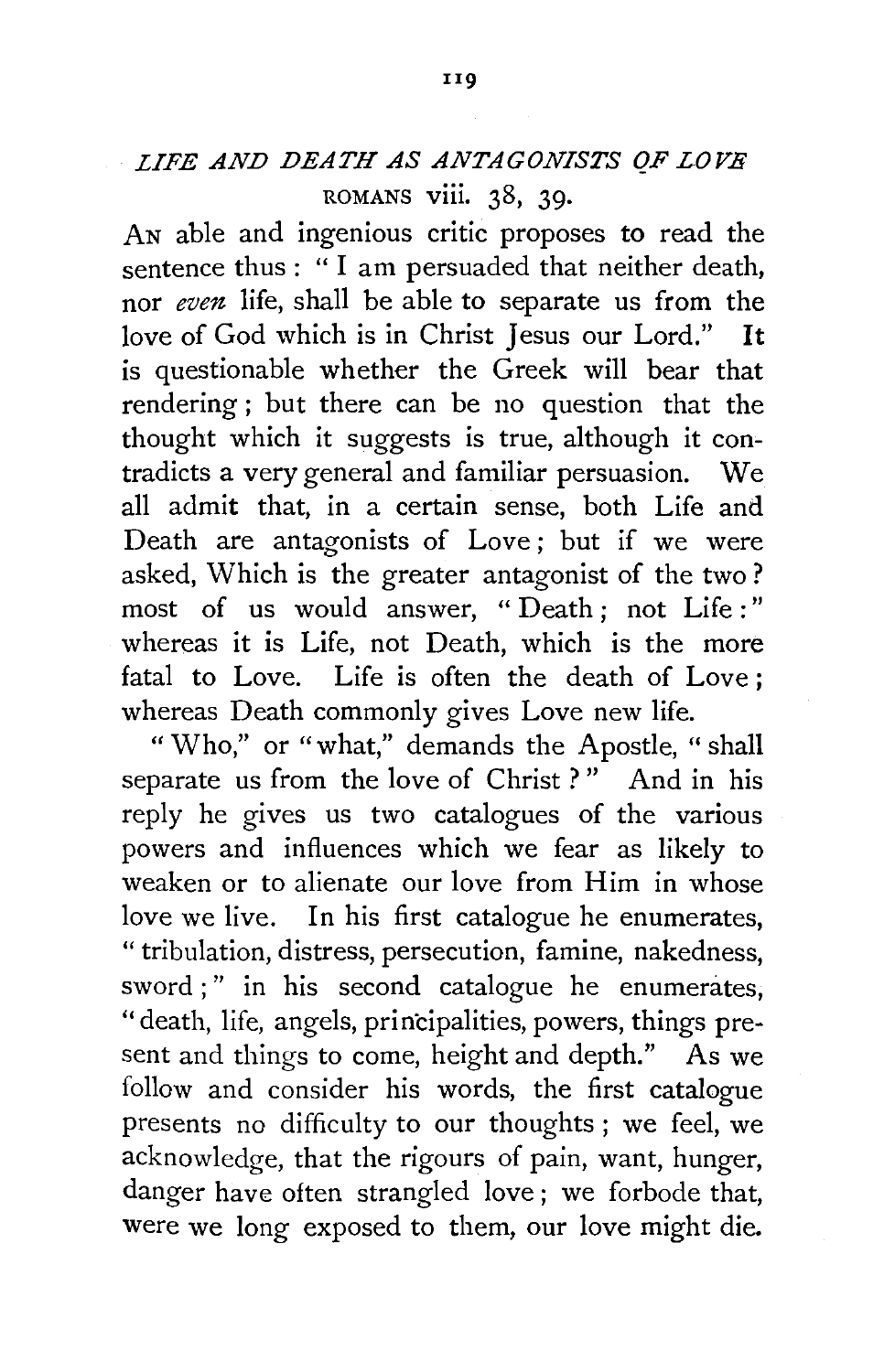But the second catalogue is more difficult : we ask, for instance, How should "height" or "depth," or, again, How should "angels," separate us from the love of Christ? And it is not until we perceive that St. Paul is indulging in one of those passionate and rhetorical outbursts which are characteristic of his style that his words shoot into light. But then, when we seize this clue and follow it, we understand that, in the rapture and exaltation of his spirit, he defies all heaven and earth to extinguish, or even to lessen, his love for Christ, or Christ's love for him : the very "angels and principalities" of heaven, supposing them capable of the endeavour, could not shake him from his rest, nor all the " powers " of hell,-no vicissitudes of time, whether "present" or ·"to come," nor aught within the bounds, the" heights and depths," of space. Strong in the love of Christ, he is more than conqueror over them all. " Death " -cannot move him, although it introduce him into new and untried regions of existence; nor "even life" itself, although life is the severer test of love and has often proved its death.

This is the general scope and intention of St. Paul in the passage before us: and, taken thus-in this order, in this sense-it carries us back to the point at which we started, viz., that both Death and Life are in some sort to be feared as the antagonists of Love, but that Life is by far the stronger and more deadly antagonist of the two.

Now that men fear Death, as likely to separate them from the love of God, to impair their union with Him, or, perchance, to put them beyond his reach, is beyond a doubt. There is nothing which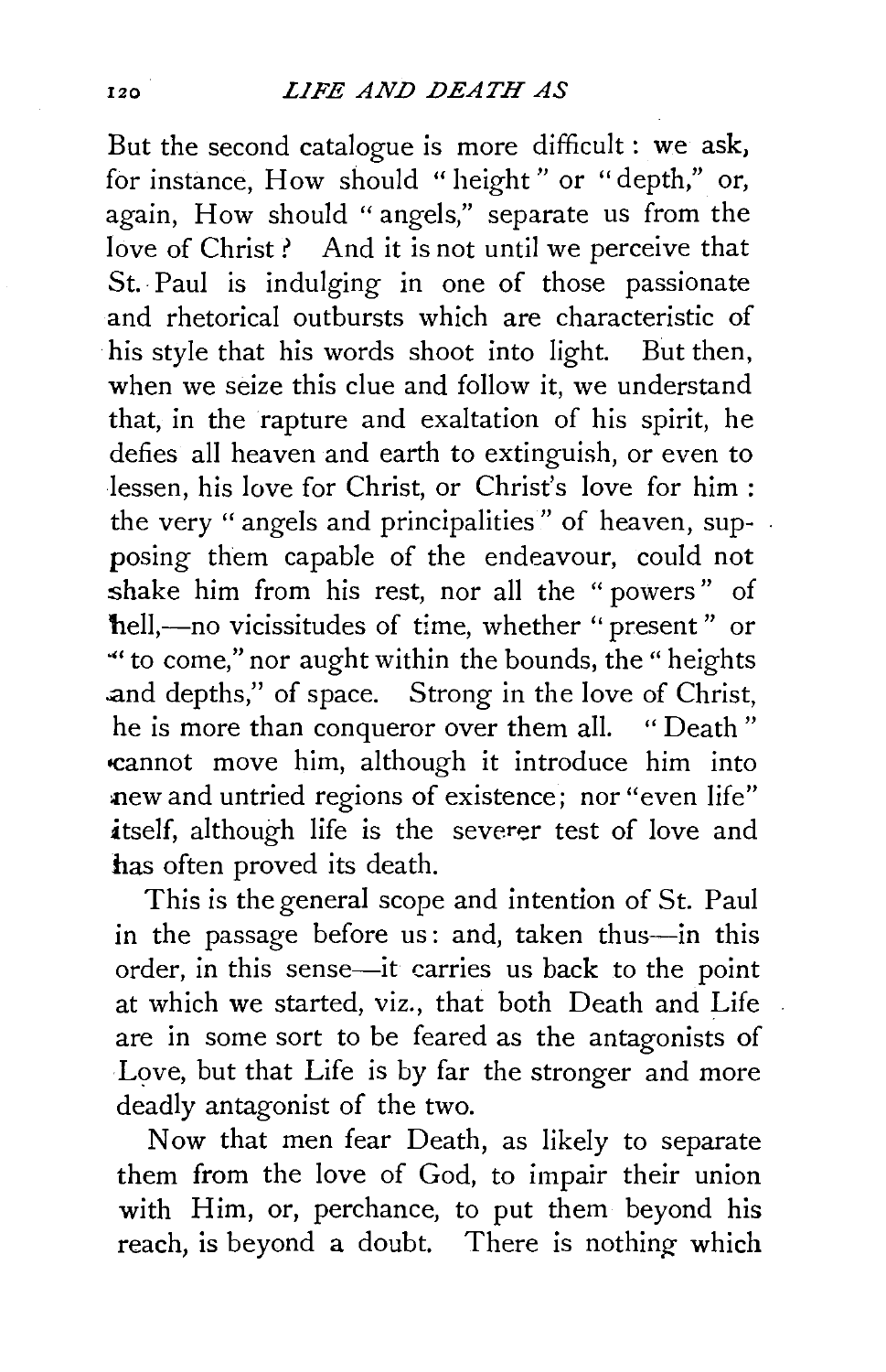most men fear so much as death; nothing, alas,<br>which most Christians fear so much We have which most Christians fear so much. an instinctive and natural dread of it, which even faith finds it hard to conquer, to which our imperfect faith often lends an additional force. It is not only the darkness and decay of the tomb that we dread ; it is also the judgment which lies beyond the tomb. It is not only that we are loth to part with those whom we love; we also fear lest, in the pangs of death, we should relax the grasp of faith. And hence, in our Service for the Dead, we use a prayer than which few are more pathetic : " 0 Lord most holy, 0 God most mighty, 0 holy and merciful Saviour, thou most worthy Judge eternal, *suffer us not at our last hour, for any pains of death, to fall from Thee."* A most pathetic, and yet, as we often mean it, a most un-Christian prayer! For what we too commonly imply by it is that if, amid the pangs of dissolution and the darkness of death, we should cease to see God by faith and to put our trust in Him, He will forsake us! that if, oppressed by mortal weakness, we loosen our hold upon Him, He will let us fall! that at the very crisis, and in the very circumstance, in which an earthly friend would strengthen his comforting grasp on us, our heavenly Friend will relax his grasp and let us drop into the darkness which waits to devour us up! Whereas Christ has taught us that God's help is nearest when we most need his help, that He perfects his strength in our weakness, that our redemption from all evil depends, not in our fluctuating sense of his Presence, nor on our imperfect love for Him, but in his being with us although we know it not, and his eternal unbounded love for us.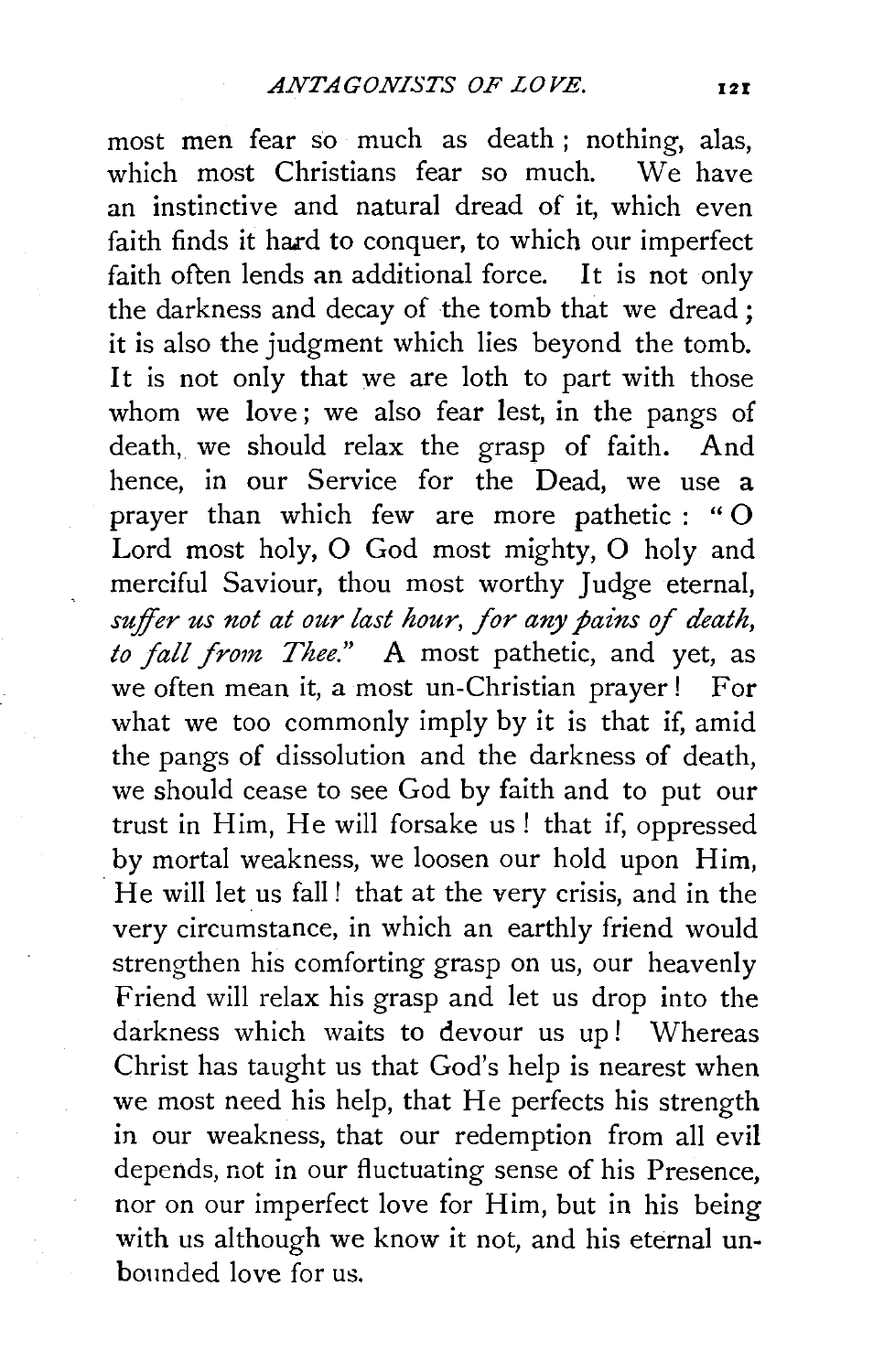Indeed our whole conception of Death is in much un-Christian. We do not realize, as we might and should, that for us death means life and immortality, a nearer access to God, a clearer vision of his glory, a more perfect participation of his grace and peace. We have so little faith in God and in his wise ordering of the universe that we can hardly rise to the level of Schiller's fine saying, "Death happens to all, and cannot therefore be an evil." We persist in taking it as an evil, although we know, or might know, it to be a good.

Let us consider for a moment how the case stands, and learn once more how baseless are our terrors, how faithless and irrational our tears. There are perhaps twenty millions of men living and moving in England at this day : but how many millions on millions lie beneath its soil ? If, instead of sleeping in the earth, the dead were laid upon its surface,—where could we plant a foot without profaning their ashes ? More than two thousand years ago the Romans had a suggestive periphrasis for death. When they lost a friend, instead of saying, "He is dead," they said, " He has gone over to the majority." The majority ! Yes, and how vast a majority ! how populous is the mighty kingdom of the dead ! *And yet we dare weep for them!* Might not they much more reasonably weep for us ? If we believe that God cares for the few .millions now on the face of the earth, can we believe that He does not care for the innumerable millions who have not passed from his sight because they have passed from ours? If He cares for the small minority who now inhabit the world, must He not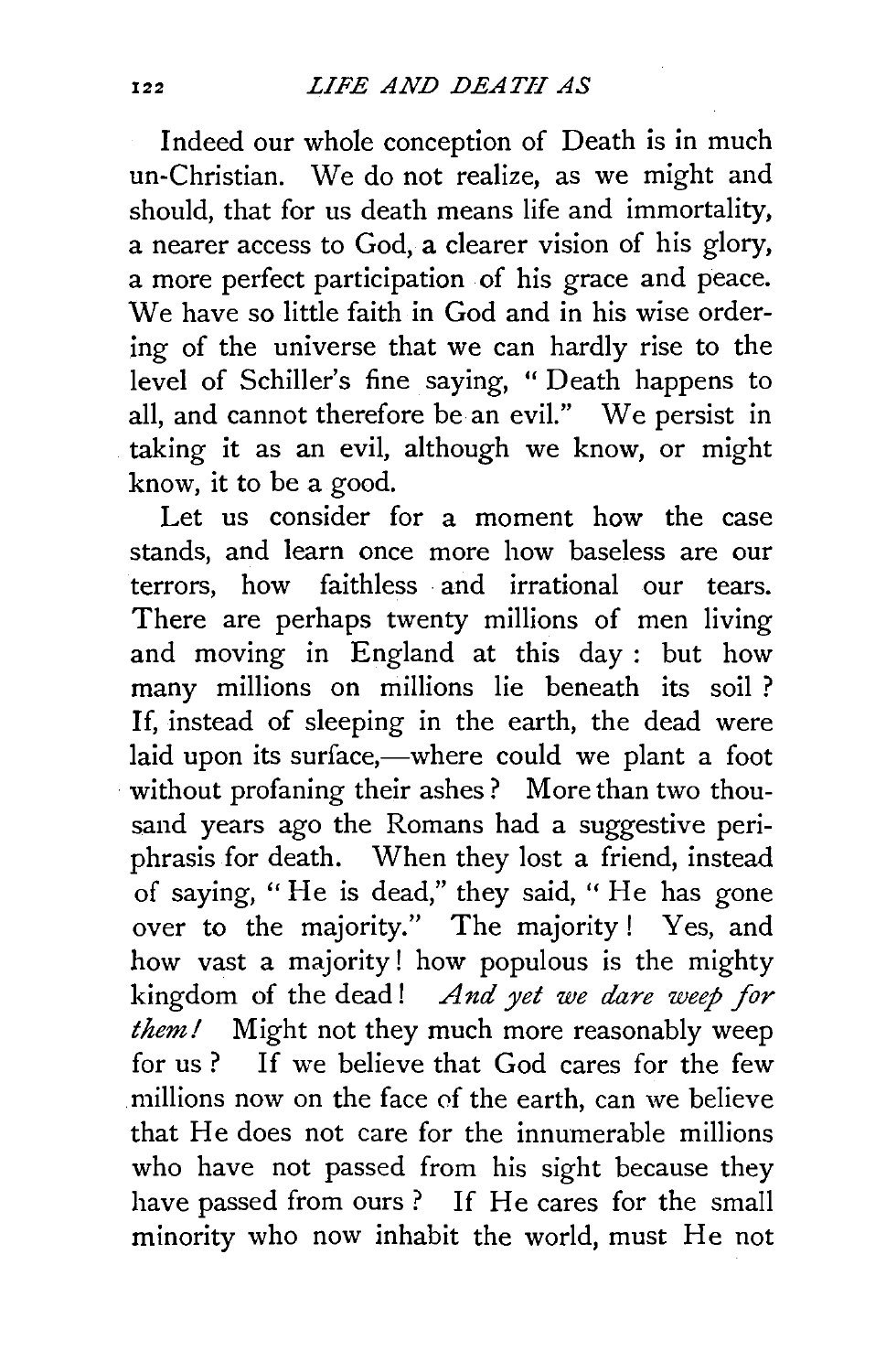care for that vast majority who, for aught we know, may still be in this world, though they are invisible to us ? If *we* are not separated, can *they* be separated, from the love of God which is in Christ Jesus our Lord and theirs? It is incredible. To despair of the dead is to distrust God. To fear death is even more unreasonable than to fear life.

Let us take an argument as well as an illustration from our own experience. What does *that* teach us of Death and Life as Antagonists of Love ? Death *is* an antagonist of Love : for it takes from us those whom we have learned to love : it separates us from them ; we can no longer see them, and serve them, and lavish on them the tokens and proofs of cur regard. But though death severs us and them, does it sever *love ?* does it extinguish, or even lessen, our affection for them ? Does it not rather enlarge, refine, consecrate our love for them ? They take a special dearness and sanctity in our thoughts. We forget what was lacking or imperfect in them. We think only of their better qualities, of how good they were, how staunch, how kind. There never was a true love yet which did not conquer death, which death did not hallow and deepen and make perfect. But does *Life* always elevate love and enlarge and sanctify it? We know that there is no such searching and crucial test of love as life, with its monotonous toils and cares, its vicissitudes and provocations, its inevitable differences of view and collisions of will. Whereas Death confirms and hallows love, Life often diminishes and desecrates it. Many who stood before the altar with a strong and sincere affection for each other have afterward gone, by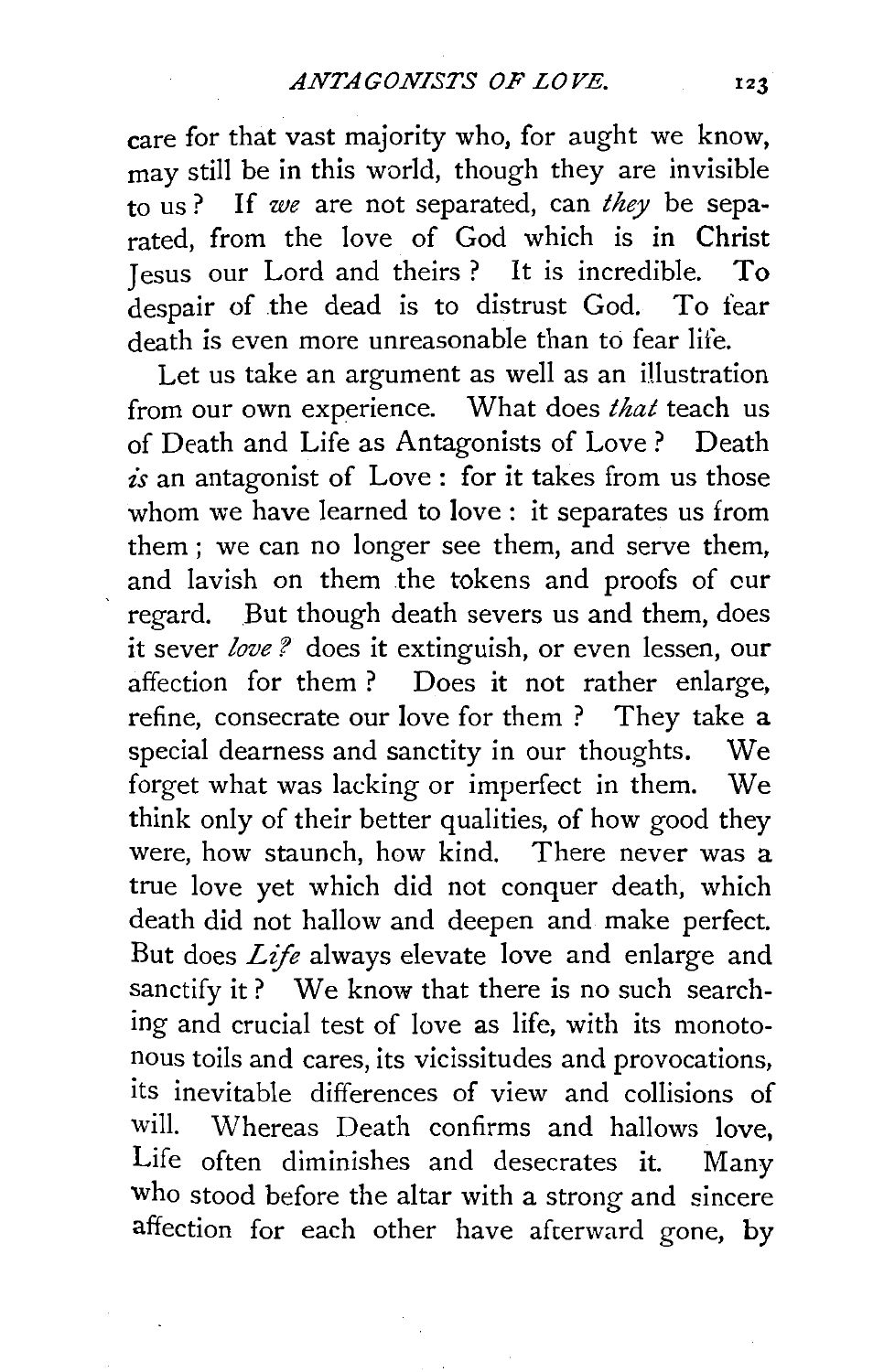different paths, with alienated hearts, to distant graves. Life, with its cares and disappointments, its constant friction of will with will, mood with mood, temper with temper, has snapped the bonds which Death would have soldered close for ever.

And as with human love, so with love Divine. *Death* cannot detach our love from God ; for it brings us closer to Him ; it shews Him to us more nearly as He is, and thus constrains us to a more profound, a more constant and perfect love for Him. But *Life,* with its anxieties and toils, its trials and temptations, is for ever calling our thoughts away from Him, teaching us to forget or to distrust Him, inspiring us with motives. affections, aims, alien and opposed to his will. If we have any true spiritual life in us,-is not this the very burden of our confessions and prayers, that we do not love Him as we ought and would; that we are not like Him; that, while He is righteous, we are unrighteous, while He is kind, we are unkind ; that even when we would do good, the evil in us overcomes the good : and that we are thus becoming more and more unworthy of his love, more and more unworthy to live with Him and to abide in his House ? Alas, no sooner do we consider ourselves than we find that, if we fear Death, we have much more reason to fear Life, and its power to alienate us from God and Christ ! The more we consider and know ourselves the more welcome to us grows St. Paul's persuasion, that neither death, nor even life itself, is able to separate us from the love of God; that, if our love for Him be cordial and sincere, however imperfect it may be, it will nevertheless conquer all the opposing forces of Life no less than all the powers af Death.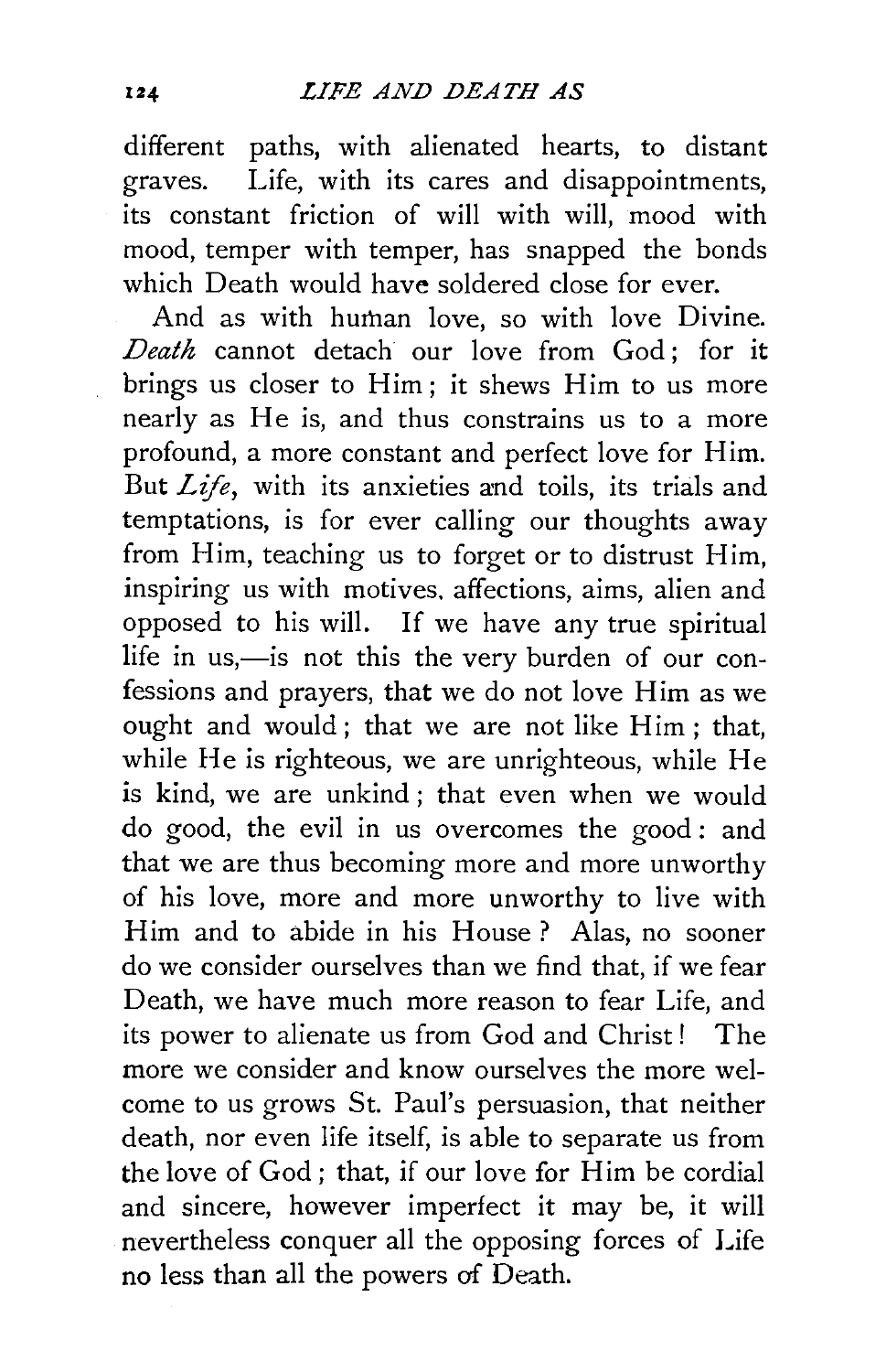And St. Paul's persuasion may well be at least our *hope.* For if death cannot lessen our love of man or woman, although it separates us from them, -how should death lessen our love for God when, instead of separating us from Him, it conducts us to his Presence, unites us more intimately with Him, shews us more perfectly how good He is, how worthy of our love? Life, indeed, is more perilous than Death : but for every case in which we see the inevitable cares and collisions of life alienate two loving hearts, we may see a score in which they only bind them into a closer and more sacred unity. And God, remember, has none of those defects of character which alienate us from men and women whom once we held dear. To love Him is to love righteousness, truth, goodness, gentleness, peace. He is at once the Ideal and the Incarnation of all excellence. We shall never, as we grow wiser and more experienced, discover anything in *Him* to lessen our love and reverence. The danger lies in our own defects, in our partial knowledge of Him, in the instability of our best affections, in our too frequent preference of a love inferior to his, of a good less complete and satisfying than that which He bestows. Happily, He knows us altogether. Happily, He suffers long apd is kind; He is very forbearing and of a-most tender mercy. If once we truly love Him, if our hearts are really set on goodness and truth and charity, He will forgive our inconstancy, our imperfections and defects; He will use the infinite resources of his wisdom and power and grace to develop our love, to supply our defects, to chasten us from our faults, to make us what we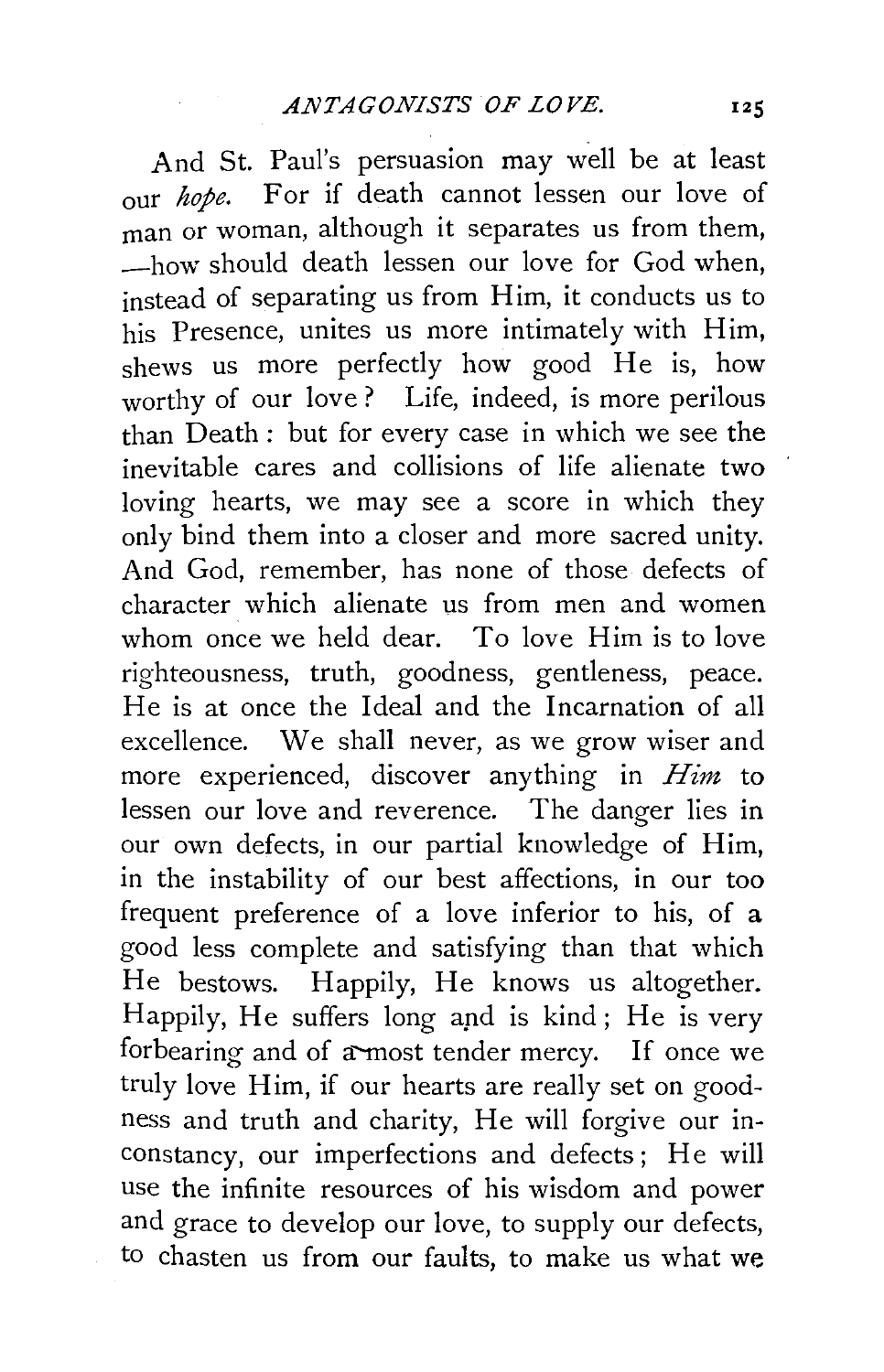would be, to lift us into an unwavering constancy, an eternal righteousness and peace. Weak and inconstant as we are, we may at least *hope* that· He will not suffer even life itself to separate us from Him.

Thus far, however, we have taken the phrase "love of Christ" or "love of God " as denoting *our*  love for them. It may also cover *their* love for us. Some Commentators affirm, indeed, that the question of verse 35, "Who shall separate us from the love of Christ ?" means, "Who shall detach *our* love from Christ ?" and that the assertion of verse  $39$ , that nothing shall " separate us from the love of God in Christ," means that nothing will ever alienate *their*  love from us. The exegesis is doubtful; but the thought to which it gives expression is .beyond all doubt. Our conception of this passage will not be complete unless it embrace both these ideas. For our love to God depends on his love for us. If his love can be shaken, our love will not abide. And, therefore, we may be sure that-somewhere in the passage, perhaps throughout it-St. Paul meant to speak of God's love for us as well as of our love for Him. And of his love for us we need have no doubt. whatever becomes of ours for Him. Even at our best we may only be able to *hope* that our love will not change ; but we may know beyond all question that, even if our love should change, God's will not. Nothing can by any means separate us from that. Whom He loves, He loves to the end; for there is no end to his love. What power can Death, or even Life, have over *Him'?* Death may separate *us* from those who are dear to us; Life may estrange us from them : but how can Death separate any soul from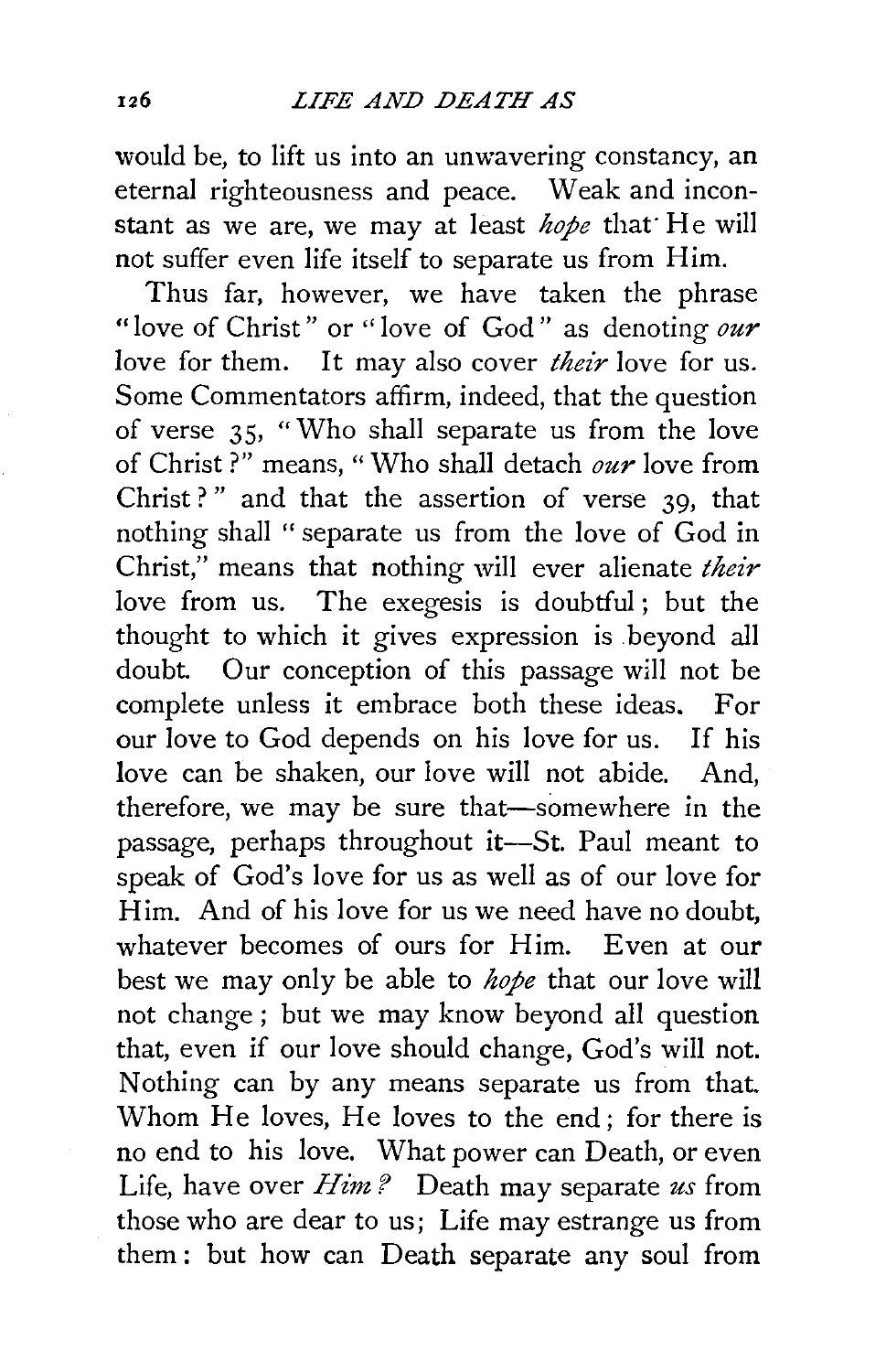Him? or how can the vicissitudes of Life estrange Him from any soul of man? His kingdom includes all ; it lies on both sides the grave, this and that. The dead live to Him ; to Him the living die. We are the offspring of his love; for if He did not love us, and design our good, why should He have made us? And those He once loves, He loves for ever. He *is* Love; He cannot deny Himself.

But we must not limit and measure his love by our own, although our love is the best image of his and our best help toward understanding Him.. It does not follow that, because He loves all his creatures with a love over which neither Life nor Death has any power, that they will all be happy, or even that they will all ultimately be blessed with life eternal. His love, simply because it seeks the welfare of all, can be very stern. So can our love be ; so *is* our love, in proportion as it is wise and strong. We can correct our children for their good ; we can expose them to much pain, compel them to toils which they dislike, and even permit them to misconceive and distrust us. If we see a poor bird in incurable agony, we can crush it out of its pain because we love it. Because we love it, we can shoot a dog or a horse, when it is hopelessly diseased. If we see a child incurably vicious, or a man utterly brutalized and degraded, we can say, "Well for him that he had never been born!" Even while our hearts tremble with awe and pity we can send the irredeemable criminal to death, or to a life more hard and cruel than death. It is our very love for men, and even for the wretched criminal himself, which gives us strength to pronounce such a doom. upon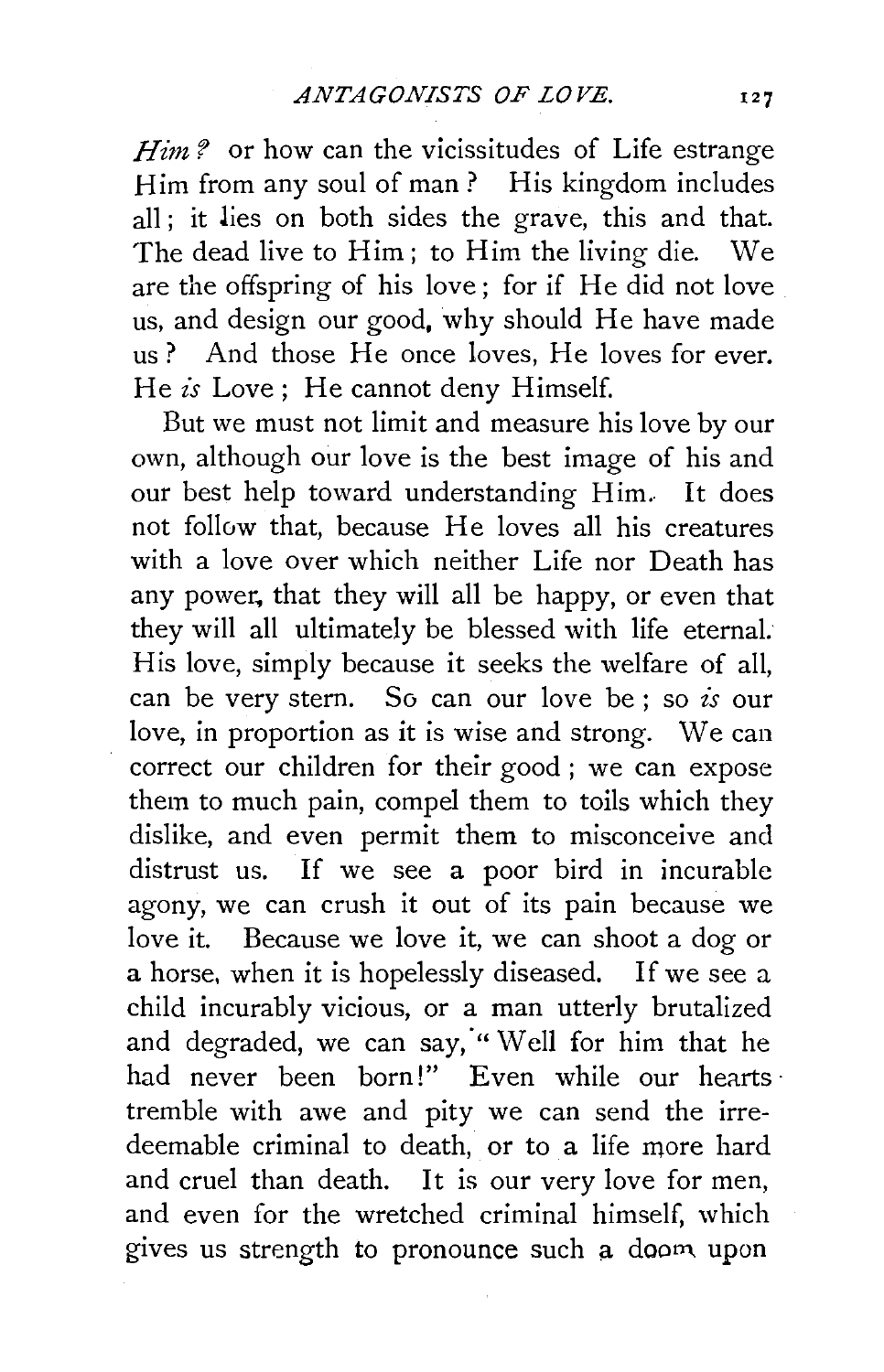him. To hang a man may be the worst use to which we can put him ; but if he will not be put to any better use, that worst use may be the best of which he is any longer capable.

Love can bear pain, then, bear even to inflict pain, if the love be pure and deep and strong. And God's love is perfect. It is pure and deep and strong beyond our thoughts. It shines a stedfast Light through all the changes of Life, through all the separations of Death; for it shines down from a heaven above their reach. Because his love is so pure, so enduring, so inexhaustible, it can take forms of correction; because it seeks our good, it can inflict the discipline, the toils and pains, which make us good. *It may be* that even as our love despairs of some of his wounded and degraded creatures, and thrusts them out of this life, so He may see that some men need even sterner corrections than this life affords, and that some, wholly incorrigible, must be destroyed from his Presence and the glory of his power. But, however that may be, we may be sure of this, that nothing can separate any soul of man from his love, whether in life or in death. And in this lies our hope, our rest. God's love cannot change, however we change. If his infinite Love *can* recover us to life and righteousness and peace, we shall be recovered: if we are irrecoverable, what better proof of his love can He give us than to put us out of our misery and degradation in the thick darkness of an eternal death ? So long as we have any love for Him, any craving for goodness, for truth, for peace, we must be recoverable—nay, we have the witness in ourselves that we are being recovered by his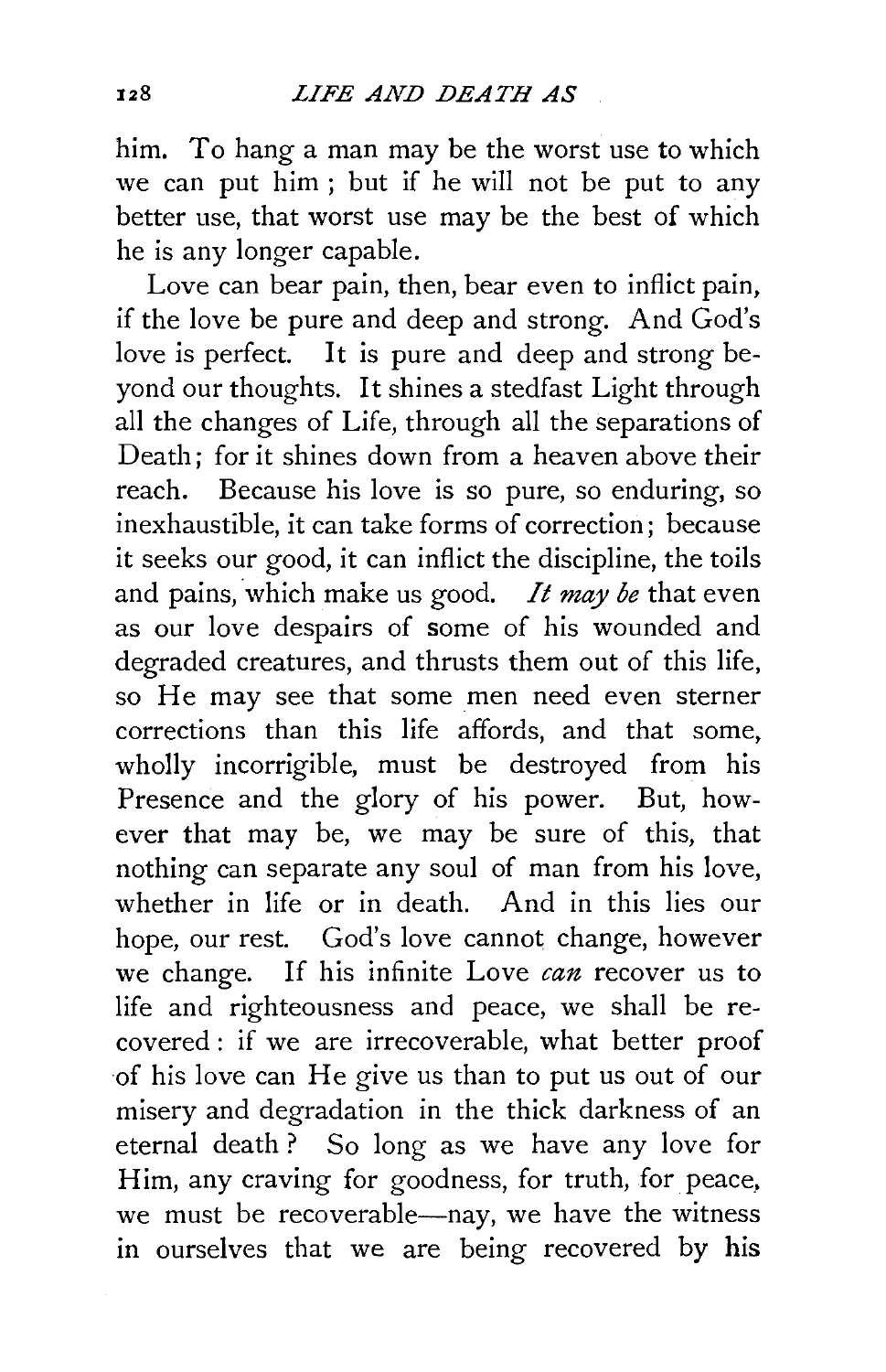grace ; and therefore so long as we love Him, we may be fully persuaded, with St. Paul, that neither death, nor even life, can possibly separate us from the love of God which is in Christ Jesus our Lord.

But before we can  $rest$  in this persuasion, we must know and feel that *we* love Him who first loved us. We cannot rest in the mere conviction that He loves us; for, as we have seen, his love may compel Him to chasten and afflict our souls in life and in death : it *may* even compel Him, if we prove incorrigible, to destroy us out of our misery. If we would be sure that we shall never sink until we become " unworthy of life eternal," we must now and here lay hold of that 'life. For, obviously, we have no right to count on any future grace if we neglect the grace which is now bestowed upon· us. Obviously, if we do not improve our present opportunities, if by neglecting and abusing them we harden and deteriorate in character, we lessen our power of using any opportunities which the future may bring. If we are not to stake our all on an ominous Peradventure, if we are to have any grounded persuasion, any hope even, of future life and virtue and blessedness, we must faithfully employ our present means of grace; we must now form at least those rudiments of character which are to be developed hereafter. We shall want God's love when we die, and when we pass through death into the unknown region which lies beyond its farther bourn; but how can we hope to have it then, and to delight in it, if we put it from us pow and shrink even from thinking too much about it? Take an untutored child of the streets into an· elegant and refined home ; constrain him to adapt himself to the VOL. III. 10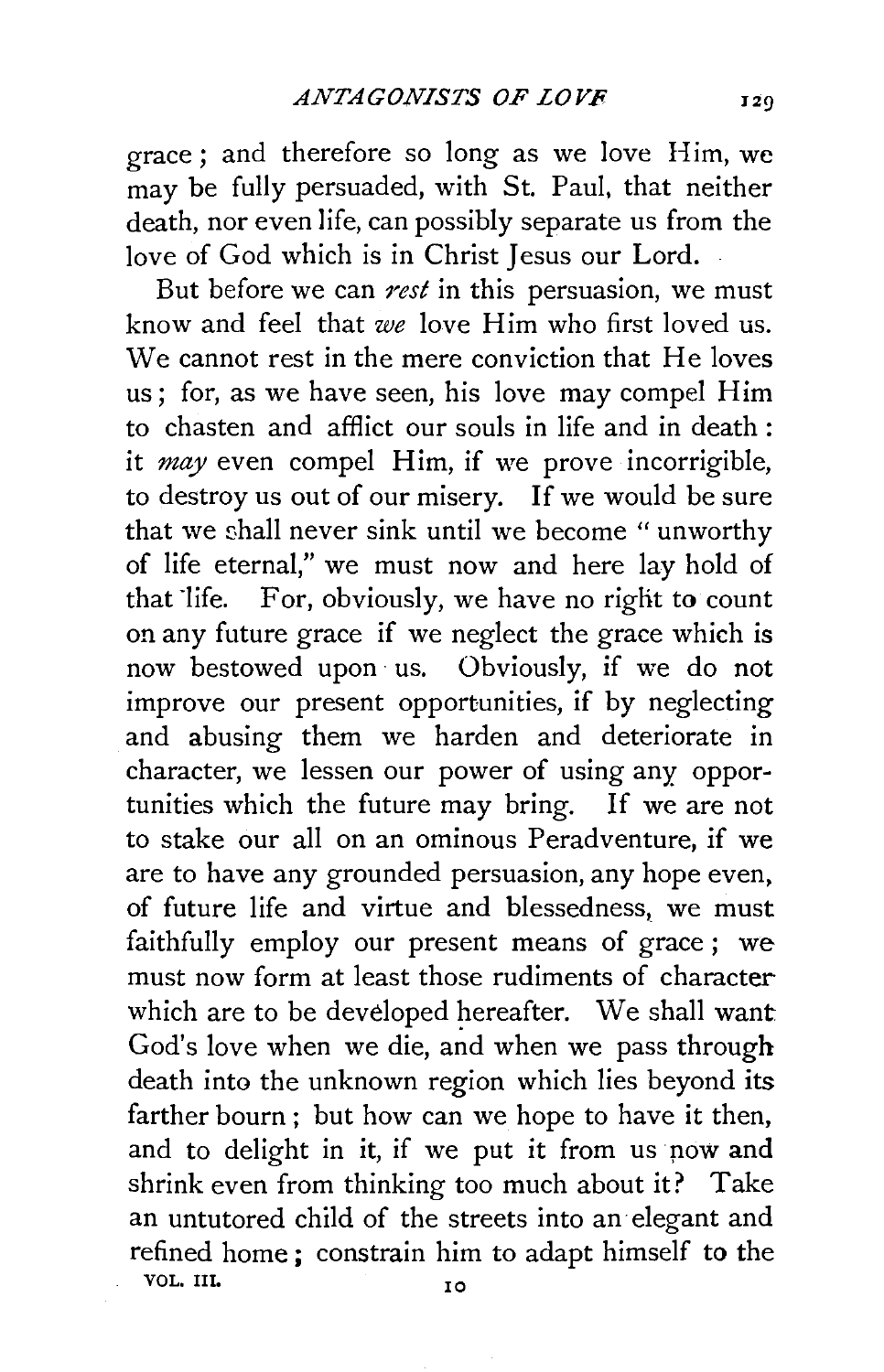habits which use has made second nature to you ; lavish on him the delicate signs of courtesy and affection which culture has taught you to appreciate ; breathe round him an atmosphere of order, purity, gentleness, love ; and the poor outcast will simply hate and resent the change; at the very first chance he will fly back to his old habits of life. And, in like manner, it may very well be that, when we pass out of this rude world, if we should find ourselves in the presence of an Infinite Love ; if we should find ourselves within a kingdom of heavenly order and purity and peace, it may very well be that the light of that Love will kindle on us like a fire, if we are strangers to it, and all that sweet order and concord and stainless purity be simply intolerable to us. If we are sensual, sordid, selfish here, how can we hope, all at once, to relish that which is spiritual, noble, unselfish, Divine ? Before we can be persuaded that nothing shall ever separate us from the love of God, and can rest and delight in that persuasion, we must be made partakers of the Divine Nature, *i.e.,* of the Divine Character; the baser self in us, which delights in sensuous pleasures, in sordid gains, in the pursuit of self-interest and self-indulgence, must be brought into subjection to that better self which delights itself in the Almighty, which attaches itself to that which is spiritual, which craves to bring a Divine order and beauty and peace into our whole nature and into the world around us.

If we ask : " But *how* is this Divine Character to be attained ? how are we to rise into this better self and to mortify that in us which is base and sordid and selfish?" St. Paul replies, "You must have the love of God shed abroad in your hearts." Now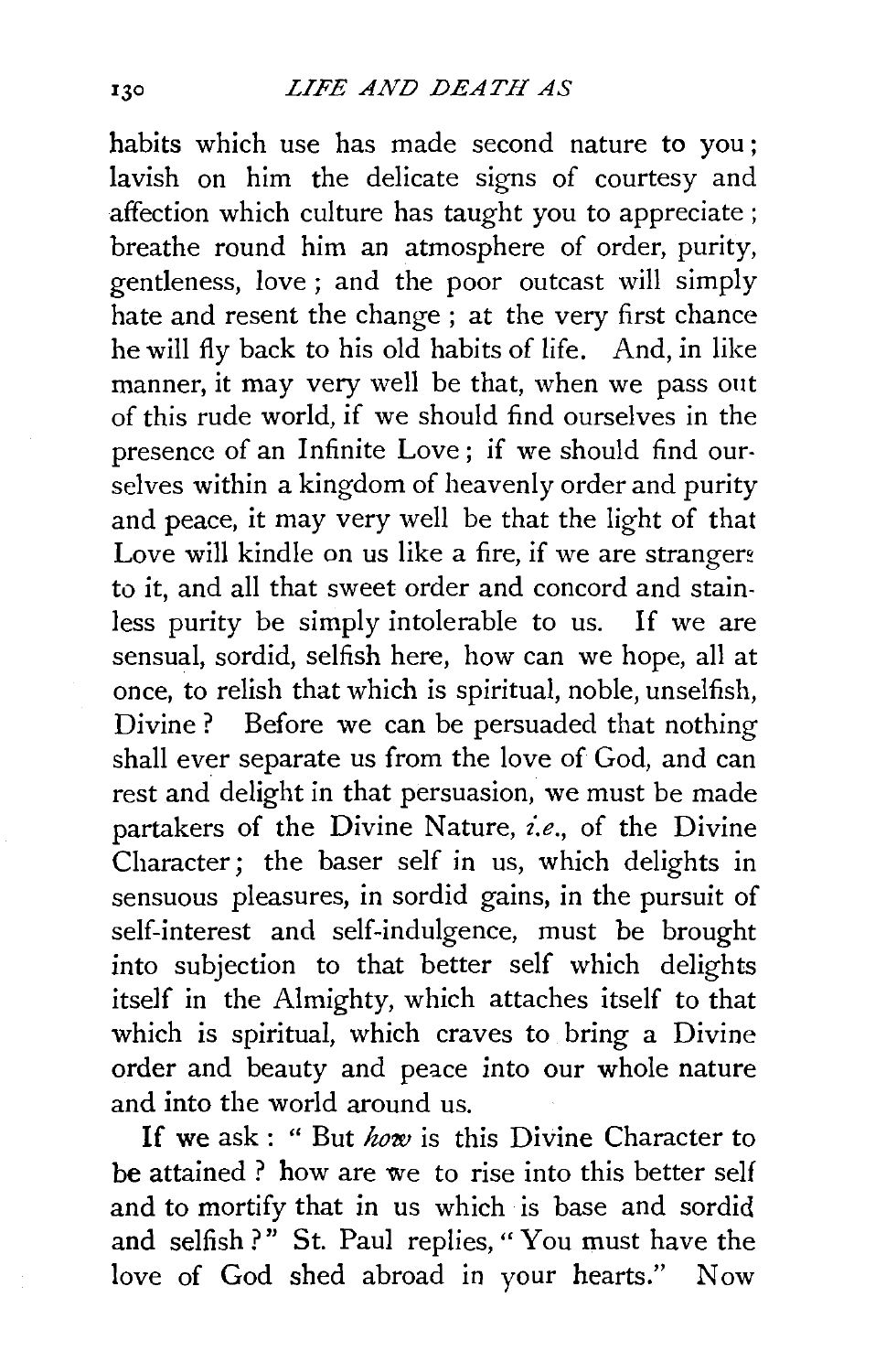many of these New Testament phrases about "love" have sunk into so mere a cant that, possibly, St. Paul's answer is no answer to many of us, simply because it conveys no clear thought to our minds. But if we consider it for ourselves, if we shake it free from the cant that has stuck to it, we shall find it a very clear and pertinent answer. For what, after all, is it which tells most on human character? Is it not love ? Does any other passion change and elevate and hallow character like this, and make a man a new and a better man ? When it is not a mere craving of the senses, nor even a mere longing for sympathy, nor both combined,—*i.e.*, when it is true genuinelove, does it not conquer the baser and selfish instincts of the soul ? has it not, again and again, drawn men from their vices, lifted them out of the mire of selfindulgence, and infused into them a power which has transfigured their whole nature and raised them into a pure and noble life?

But what *is* this love? what is the secret of its power? Is not all true love at bottom an admiration of excellence and a desire to possess it ? The woman sees in the man, or thinks she sees, a larger, stronger, firmer character than her own-less at the mercy of impulse, able to stand against the blows of circumstance and the shocks of change,-a fairness, a justice, a quiet strength on which she can lean, and which will save her from her own defects. And the man sees in the woman a character more delicate and refined, more pure, more flexible than his own, more open to " melting charity," more patient under pain, more tender and yielding ;- in short, a character which is the complement of his own, rich in all he wants, yet receptive of all that he can give. The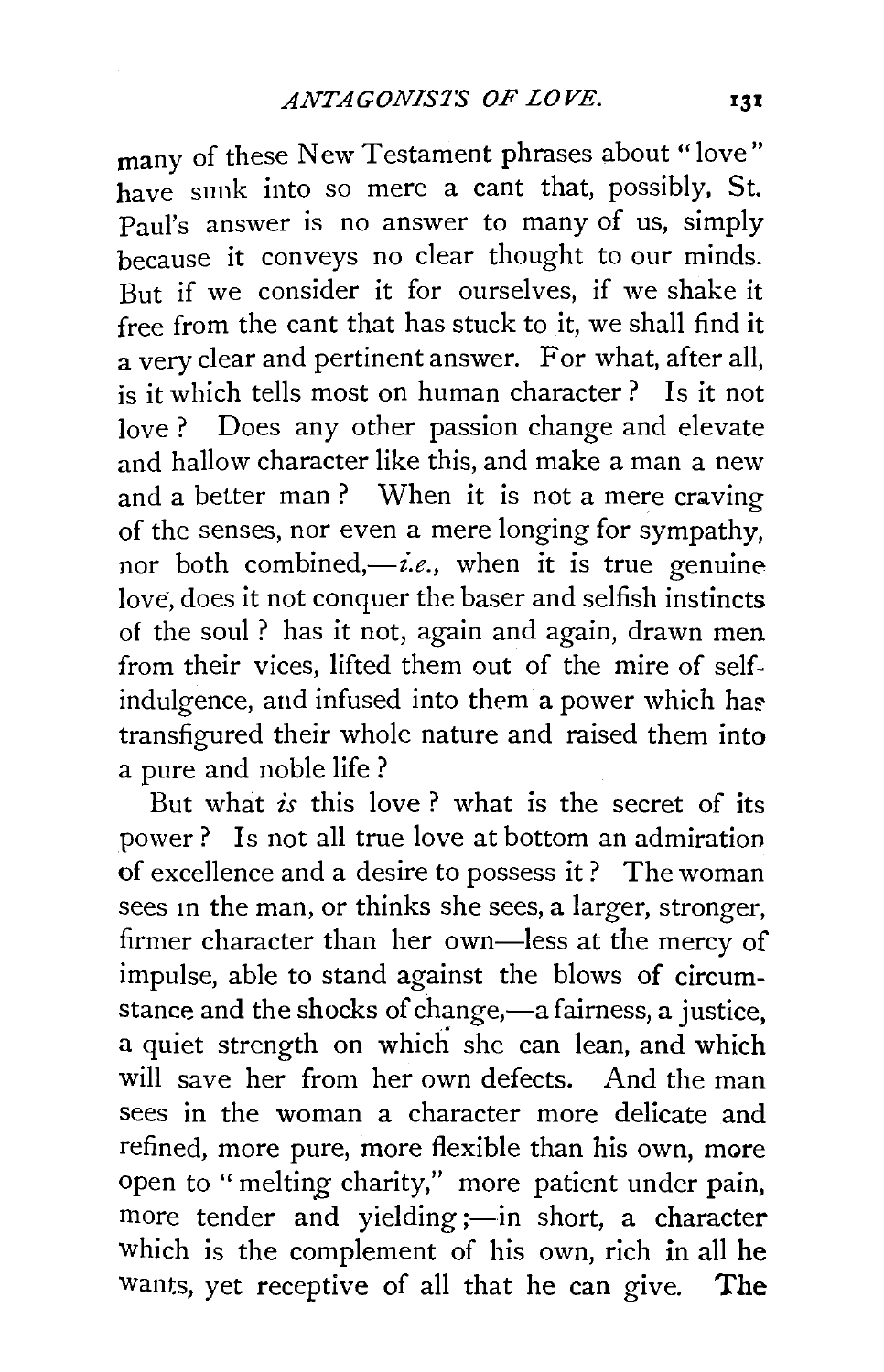manly vigour and beauty, and the womanly comeliness and grace, which at first attract us, are the mere outward signs of these moral characteristics ; and Love interprets them, and the man grows dear to the woman, and the woman to the man, in proportion as their reading of each other proves true, in proportion as they find in each other the qualities they hoped to find.

But if love for man or woman can thus change and elevate the character, why not love for God ? If love be indeed an admiration of excellences we do not possess and a desire to complete our nature by appropriating them, the love of God must be simply the most transforming and elevating of all emotions : for in God are all excellences, human and divine. We cannot for very reverence say that God is more tender than a woman and stronger than a man ; for to his tenderness there is no limit, to his strength no bounds. He is fair and kind, He is tender and true, He is wise and strong beyond our farthest reach of thought. If we have any love of excellence, we cannot but love Him so soon as we really know Him.

How, then, may we know Him? and so know Him that we may love Him? and so love Him as that nothing, neither Death, nor even Life, can separate us from his love ? St. Paul suggests a reply in the words, "the love of God, *which is in Christ 'Jesus our Lord."* If we would know God and love Him, we must find Him in Christ, in that Perfect Manso strong and yet so gentle, so true yet so tender -who moves before us in the Gospels. Is it difficult to love *Him ?* It is not difficult to admire and praise Him. There is hardly the man in Christendom who does not do that. Even those who reject his daim to be one with the Father, even those who